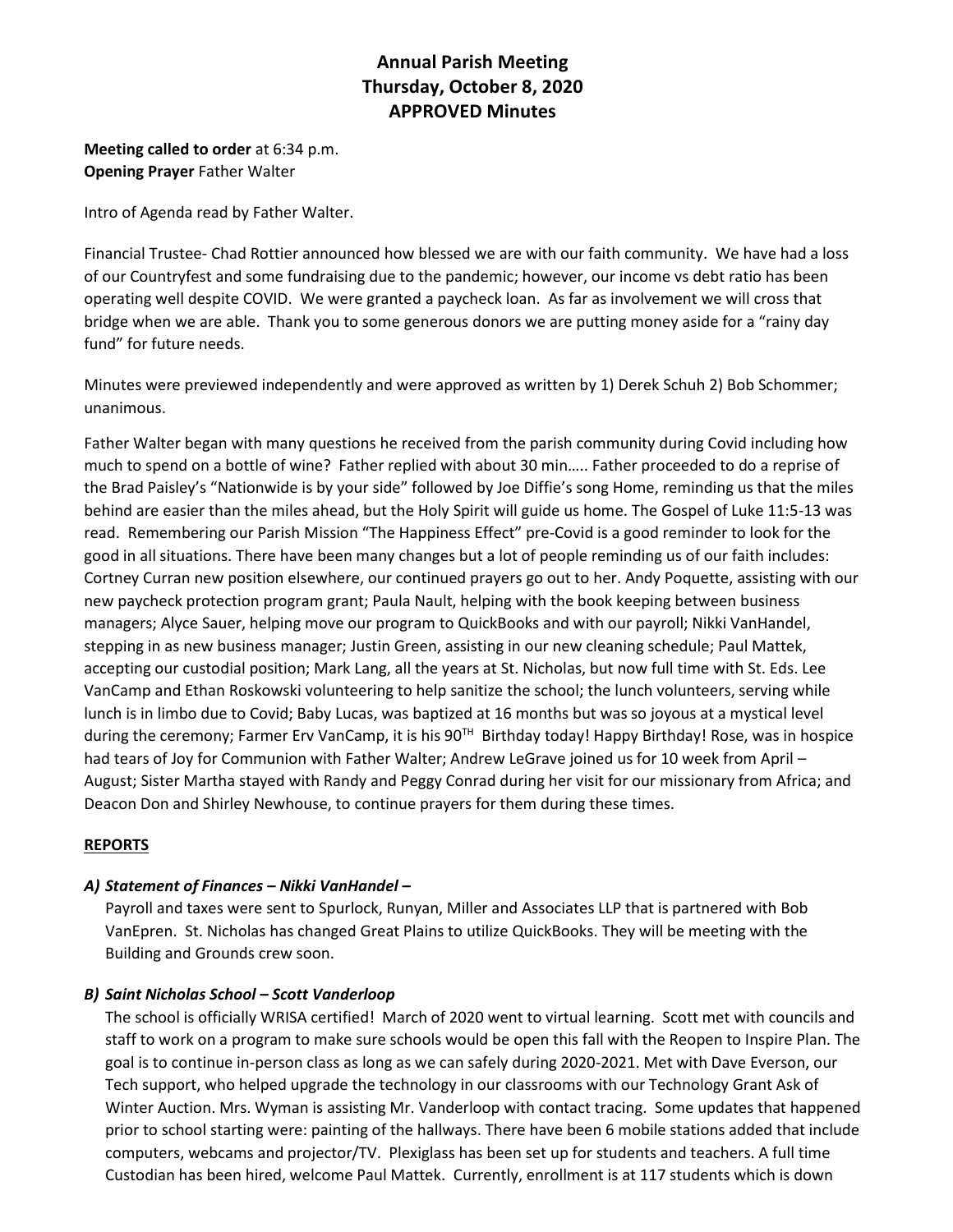from last year of 120 students. Scott Vanderloop meets with the GB diocese to discuss fundraising, marketing, enrollment and finances to figure out ways to market the school. Also, meets with the Outagamie County Health Division to discuss ongoing health concerns about COVID and the county.

## *C) CNE – Coordinator of New Evangelization – Kathy Brennan*

\* Had a bus load of students and adults go to Chicago for the March for Life in January. Went very well. \*The Happiness Effect was perfect timing as it happened right before the Shut Down in March.

\*There was a bus that went to St. Therese outside of Chicago that was very interesting. Would like to go back again sometime.

\*Father was allowed to do Confirmation because Bishop couldn't do it due to COVID. Confirmations took place July and August with about 50 getting confirmed.

 $*1$ <sup>st</sup> Communion was extended to more masses over a month to alleviate the number of people at each mass. One child was so excited he was there to get Jesus! Andrew LeGrave was touched to see the children's faces of excitement!

\* The first night of Religious Ed went very well. Took place 10/7/2020

## *D) Chair of Finance Council – Kristin Romanowicz read by Father*

\*The highlight of the fiscal year was the blessings from our parish community.

\*Finalized the Building for the Future loan with the total about of pledges received.

\*The Bishops Appeal was fulfilled before the goal and were able to purchase new microphones for Father and Deacon to enhance our worship including the new hearing loop system!

\*Thank you for the hard work of the committees and fruit of our community that we had great financial success with fundraising!

\* The school incorporated the School Choice dollars to upgrade the technology with the goal to grow enrollment.

\* The Finance Council continues their goal of growing stewardship.

\*Have applied and received the Paycheck Protection Program to help assist with needs during pandemic.

\* Pray for an increase not only in financial giving but an increase of our mass attendance.

# *E) Chair of Pastoral Council – Derek Schuh*

\*We have a great community! COVID is a burden but we have a safe environment for mass and school. \*Although Bishop has discernment of mass, Father still offers mass because, "The mass never ends, it must be lived!"

\*The Facilities Usage Policy has been updated. You can reserve by calling office or using the new website with the shared calendar to view the events in the facilities.

\* Our Strategic Planning is hold. When restarted will create goals to grow the community with 1-5 year goals.

\* There are 2 members of the Pastoral Council that need replacements. Carrie Decoster has already resigned and Derek Schuh will be ending in December.

#### *F) Maintenance – Paul Mattek – by Father Walter*

\*Purchased a new sanitizing machine that seems to be working well. Lee VanCamp and Ethan Roskowski have been helping after school to sanitize each classroom. Currently, there are 0 children out with COVID; however, some have been out due to having contact with someone with COVID.

\*Paul Mattek is a member of our building and grounds committee.

\*Also, purchased a new vacuum and scrubber.

\* The bricks on the steeple need repair. We have looking for referrals. The Rubber roof needs to be taken care of on the steeple. Currently Security-Luebke Roofing is the only one who has provided us with a quote. Roughly \$4K for just the areas that need to be replaced or \$33k for an entire new rubber cover that has a warranty of 50 years.